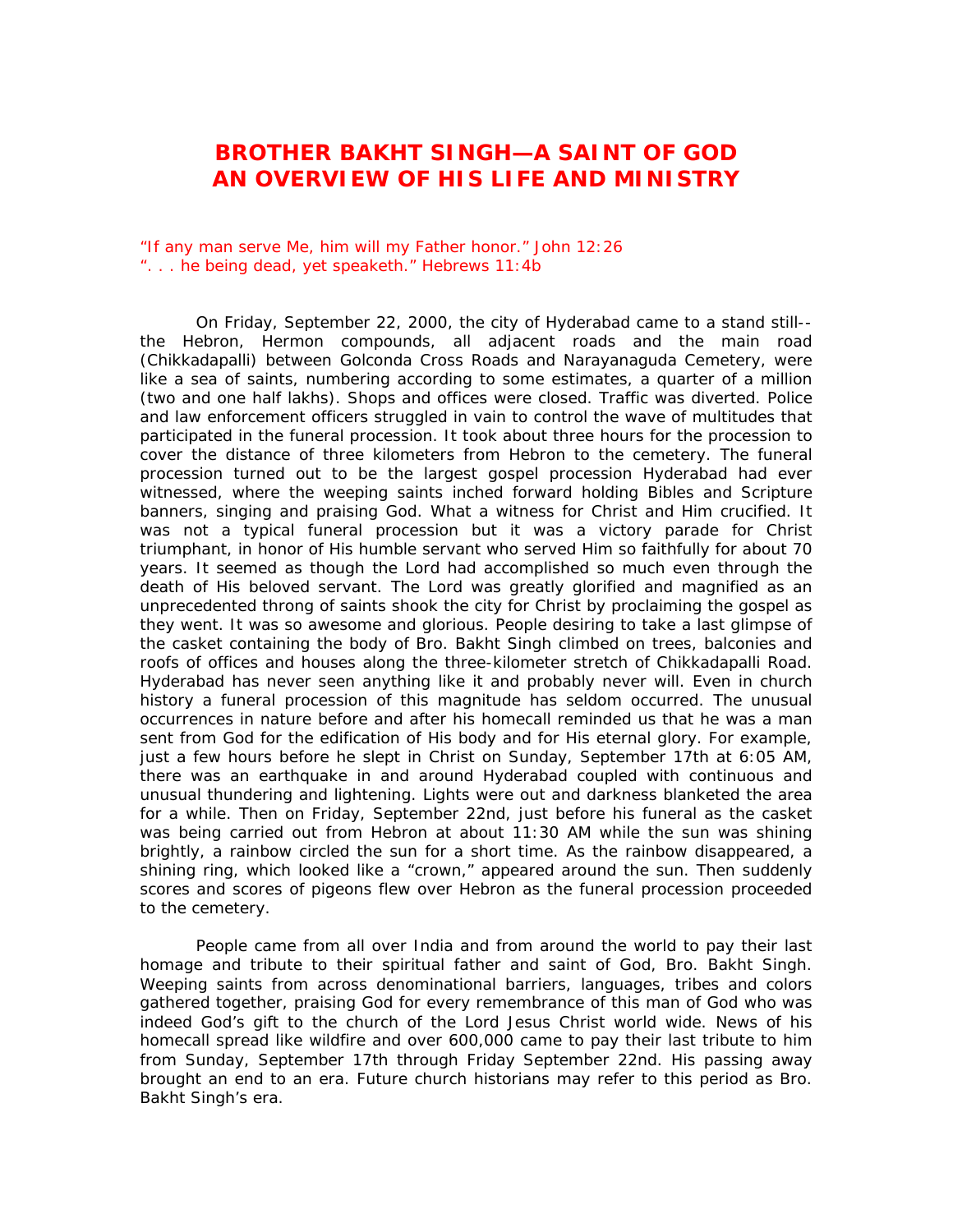What is the reason for such an outpouring of love, tears and honor for this simple man of God who began his ministry as an unknown itinerant preacher about 70 years ago in Colonial India? There are many reasons, but let me cite at least seven for this unprecedented honor showered upon him by God. His life and ministry exemplified the life and ministry of the Lord Jesus Christ as well as the Apostle Paul. John 12:24-26 says, "Verily, verily, I say unto you, Except a corn of wheat fall into the ground and die, it abideth alone: but if it die, it bringeth forth much fruit. He that loveth his life shall lose it; and he that hateth his life in this world shall keep it unto life eternal. If any man serve me, let him follow me; and where I am, there shall also my servant be: if any man serve me, him will my Father honor." Acts 20:24 says, "But none of these things move me, neither count I my life dear unto myself, so that I might finish my course with joy, and the ministry, which I have received of the Lord Jesus, to testify the gospel of the grace of God."

- 1) He was a grain of wheat that was willing to fall into the ground and die.
- 2) He followed the footsteps of his Master.
- 3) He loved the Lord more than his own life.
- 4) He did not count his life dear unto himself.
- 5) He finished the race with joy.
- 6) He fulfilled the ministry, which he received from the Lord.
- 7) He demonstrated the grace of God by his life and example.

Brother Bakht Singh was the spiritual father of tens of thousands in Asia as well as a spiritual role model and inspiration to believers across the world. He was India's foremost evangelist, revivalist and indigenous church planter who founded churches based on New Testament principles. In many respects all the five gifts mentioned in Ephesians 4:11 were evident in him. "And he gave some, apostles; and some, prophets; and some, evangelists; and some, pastors and teachers." No other saint of God was used more mightily than this man of God to turn many to righteousness in India. No other man of God had been used of God to spiritually impact his generation more than Brother Bakht Singh. Being a man he too had his flaws and frailties, but his spiritual strengths far outweighed his human weaknesses. Like the Apostle Paul he could say, "I have fought a good fight, I have finished my course, I have kept the faith."" II Timothy 4:7

Brother Bakht Singh was born to Hindu parents in Punjab (which is now part of Pakistan). He was raised as a Sikh . After graduating from Punjab University he went to England as a student of Agricultural Engineering. Bakht Singh miraculously accepted Christ in 1929 while in the West. In 1933 following his studies he returned to Colonial India with a clear call from God to be a witness for Christ among his own people in India. The Lord received him for his ministry on three conditions:

- 1. Do not join any organizations— serve all equally.
- 2. Do not make your own plan. Let Me guide you and lead you every step of the way.
- 3. Do not make your needs known to any human being. Ask Me only and I shall provide for your needs.

Brother Bakht Singh agreed. He resolved to trust God to guide him through prayer alone in carrying out that purpose. In seeking to obey God's call in various parts of undivided India, he underwent many trials and testings, but God sustained him through them all. After serving as an itinerant evangelist for a few years in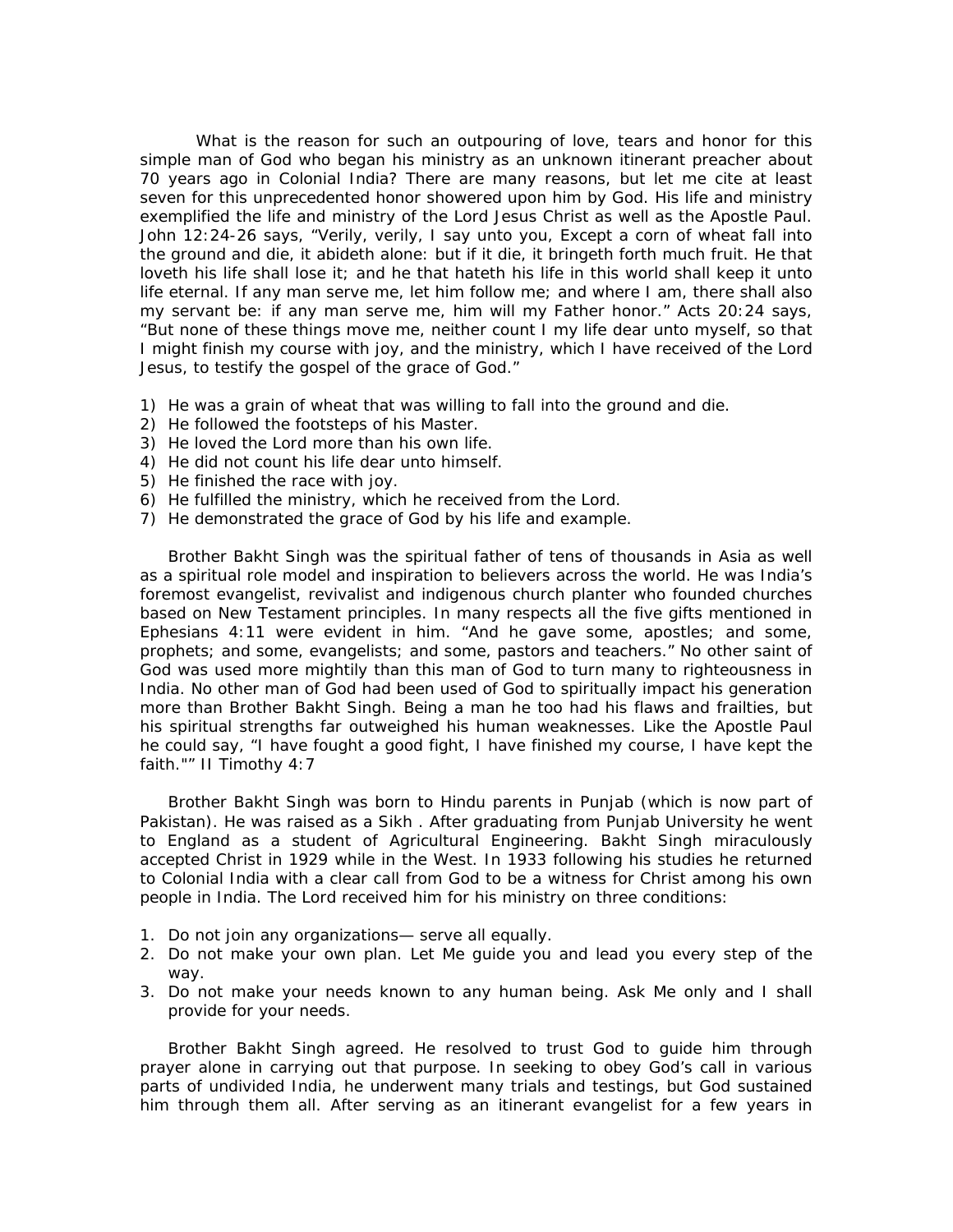Karachi and other parts of Punjab, God brought about a mighty revival through him in Martinpur (now part of Pakistan) and other places in Punjab. In 1937 he was a speaker at the Sialkot Convention, which was primarily organized by the Presbyterian Church and other major denominations. He spoke from Luke 24:5 "Why seek ye the living among the dead?" His preaching electrified the participants and organizers alike, both clergy and laity. In the words of Dr. J. Edwin Orr, British Church Historian, "Brother Bakht Singh is an Indian equivalent of the greater Western evangelists, as skillful as Finney and as direct as Moody. He is a first-class Bible teacher of the order of Campbell Morgan or Graham Scroggie."

Soon Bakht Singh became a household name among Protestant Christians throughout India. News of his extraordinary life and ministry flashed across the world through missionary magazines and newsletters. He was one of the most sought after young evangelists in India at that time. In one month alone he received more than 400 invitations from all over India. In 1938 he went to Madras and then on to Kerala and other parts of South India. Tens of thousands turned to Christ.

*"The arrival of Bakht Singh turned the churches of Madras upside down. . . Crowds gathered in the open air, as many as 12,000 on one occasion to hear this man of God. Many seriously ill were healed when Bakht Singh prayed for them, even deaf and dumb began to hear and speak." – Dave Hunt, author and writer* 

Whenever the church – the Body of the Lord Jesus Christ -- goes through spiritual decline, the Lord who is the Head of the church raises up His chosen vessels to bring back spiritual vitality. Bro. Bakht Singh was such a vessel chosen by God to bring back the glory of God in the Body of Christ throughout the world. Even though many turned to Christ through his preaching, they were not being discipled or built up spiritually by the lukewarm denominational churches. He fasted and prayed and sought the Lord's mind to do His will at any cost to remedy the problem. The Lord then led him and some of his co-workers to spend all night in prayer seeking His will for the future ministry.

After a time of fasting and prayer the Lord led him and his coworkers to establish a local church to fulfill the four-fold purposes of the church on the basis of Acts 2:42. These principles can be applied in any country in any culture without compromising the revealed Word of God. The four-fold purposes of the church are:

- 1) To show forth Christ's fullness (Eph 1:22-23)
- 2) To show forth Christ's unity the unity of all believers (Eph 2:14-19)
- 3) To show forth His wisdom (Eph 3:9- 11)
- 4) To show forth His glory ( Eph 3:21) and (Acts 2:42)—"And they continued steadfastly in the apostles' doctrine and fellowship, and in breaking of bread, and in prayers."

The first church was established in Madras, Tamilnadu, called Jehovah Shammah on July 12, 1941 and the Lord began to multiply these churches across Andra Pradesh and other parts of India, Pakistan, Sri Lanka, Australia and other parts of the world, now numbering into the thousands. Indeed Brother Bakht Singh can be called the father of the indigenous churches of India and abroad.

## **The center of his ministry moved from Madras to Hyderabad.**

Brother Bakht Singh and some of his coworkers moved to Elim, Hyderabad on September 25, 1950. In the mid 1950's the Lord provided new facilities to house the local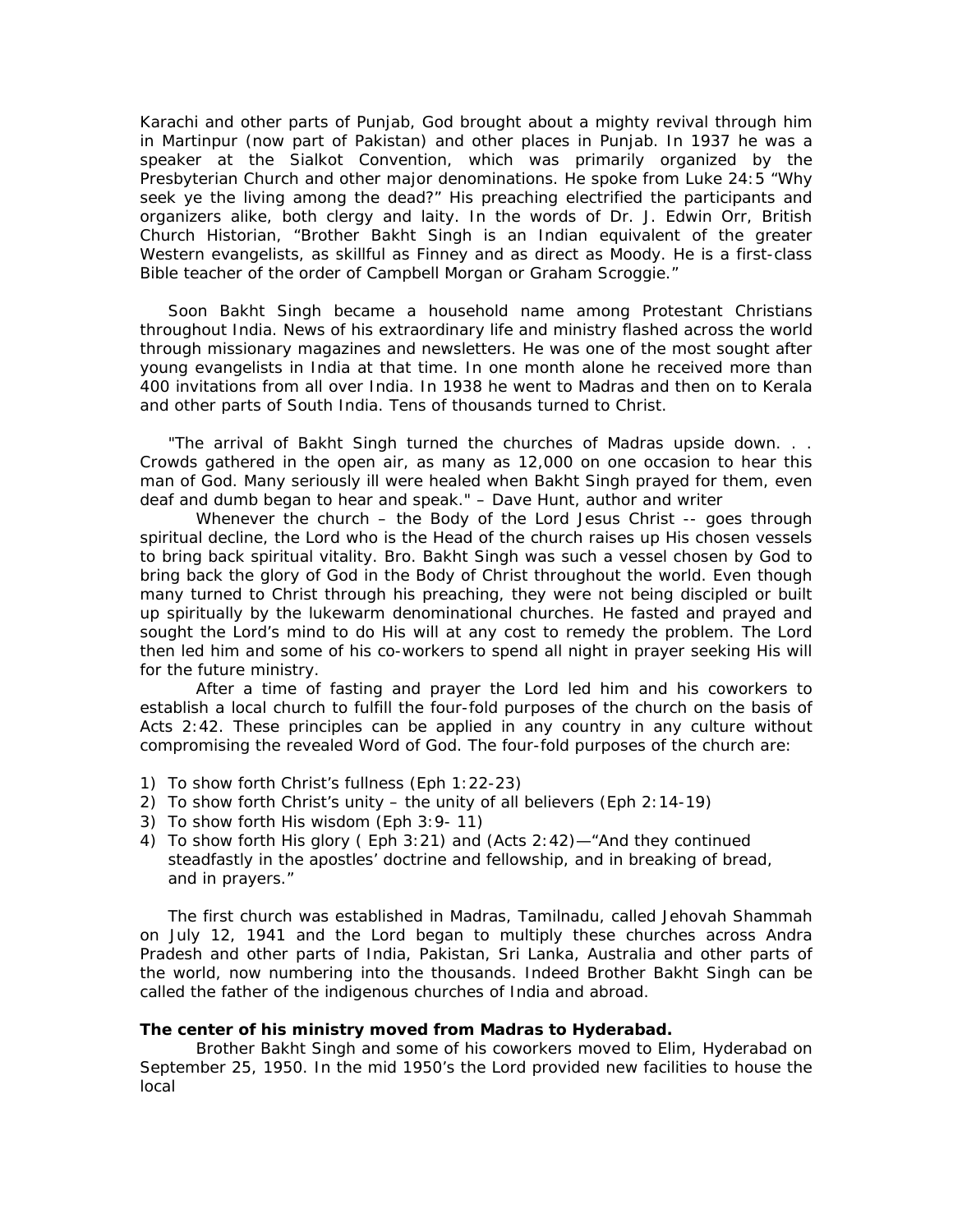and extra local church ministry. He called the new place Hebron. The work of the Lord grew and multiplied. From the 1950's to the 1970's the local churches established by Brother Bakht Sing and his coworkers were the fastest growing local churches in India. These churches grew both qualitatively and quantitatively trying to show forth the four-fold purposes of the church.

## **Ministry Overseas**

In the year 1946 Brother Bakht Singh left India for ministry in Europe, UK, USA and Canada. The Lord used him mightily in every place, particularly at the Inter Varsity students' missions conference (now known as Urbana Convention) in Toronto, Canada, where he was one of the plenary speakers. Among those who attended the conference was Jim Elliott who was martyred in Ecuador in the 1950's along with four of his fellow American missionaries. In the 1950's Brother Bakht Singh ministered in Australia, various parts of Asia, Africa and the United States of America. Wherever he went the Lord used him to spread His fragrance. He was indeed a breath of fresh air in the midst of lukewarm churches and Christians who had a form of godliness yet denying the power thereof.

In Australia through his ministry the Lord constrained some believers to gather together on the basis of Acts 2:42. There are now several Assemblies, particularly in the Sydney area still gathering together as a result of Brother Bakht Singh's ministry there in the 1950's and 60's.

In 1969-70 Dr. Bob Finley of International Students Inc. invited Brother Bakht Singh to speak at the Indigenous Missions Institute which was held in Washington, DC. The main purpose of the Institute was to give the returning Christian international students and scholars the vision of the New Testament church based on the New Testament principles already practiced by Brother Bakht Singh. During those years he also traveled extensively in various parts of the United States and Canada ministering in churches of different denominations. In 1969 and 1970 during his visit to the United States, he also spent time with us in Syracuse, New York, and encouraged us to start a local church based on Acts 2:42. In 1970 the Lord constrained us to start International Assembly which still continues today. In 1974, following his visit to Lausanne Congress on World Evangelism in Lausanne, Switzerland, Brother Bakht Singh visited various parts of Europe, the United Kingdom, and the United States. During that visit he advised me to hold a Holy Convocation in Syracuse, New York. The Lord led us to have the first Holy Convocation on October 18-22, 1974. The Lord blessed it so richly for the blessing of all who attended. The Lord enabled us to continue the Convocation until 1983. Brother Bakht Singh and his senior fellow workers came year after year for these Holy Convocations. We discontinued the Holy Convocation for some years and started again from 1993 onwards.

On his way back from the United States Brother Bakht Singh used to visit the UK and Europe, particularly France and the Middle East. Brother Bakht Singh shared with Brother E. Verborne and his fellow workers in France the importance of having a Holy Convocation to build up the Body of Christ. After much prayer Brother Verborne and his fellow saints were constrained by the Lord to start a Holy Convocation in Sarcelles, France in 1977?????. The Lord used these Holy Convocations to edify the scattered believers from various parts of Europe, the Middle East and other places.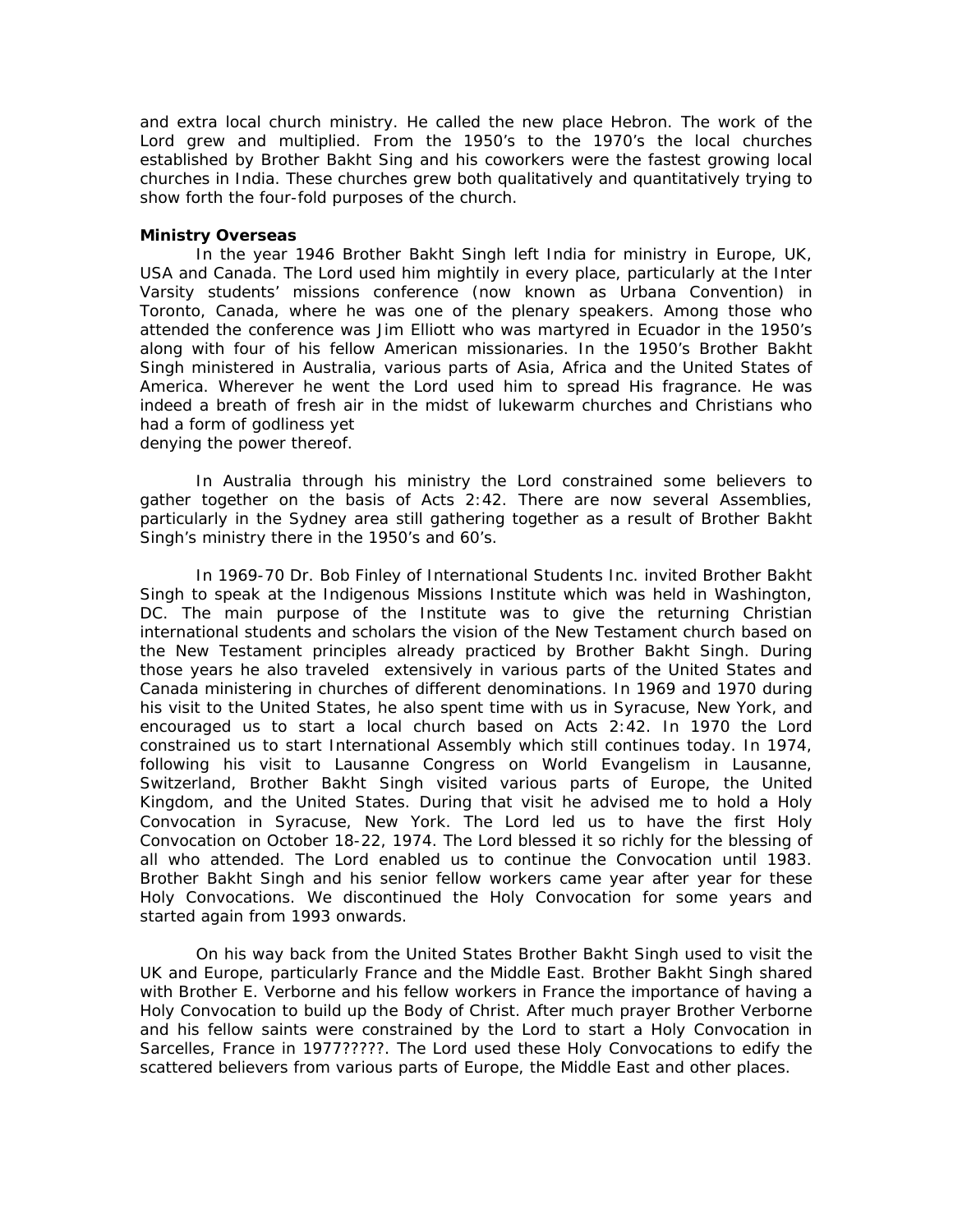The Lord used Brother Bakht Singh as His chosen vessel to enrich and enhance the spiritual life of many around the world. He ministered Christ and the vision of the Church. Many asked him the secret of his spiritual life, as he was very unique in many areas of his life. Let me share at least a few.

- 1) His total dependence upon the living God.
- 2) He accepted the Bible as the Word of God and encouraged every believer to have his or her own Bible and to live in total obedience to the revealed Word of God. His insight into the Word of God and his photographic memory of the Scriptures are legendary. According to Robert Finley, President of Christian Aid Mission, " I have never seen a man who has a greater knowledge and understanding of the Bible than Bakht Singh. All our Western preachers and teachers seem to be children before this great man of God, Bakht Singh of India." During Brother Bakht Singh's visit to England in 1965 Dr. Martin Lloyd- Jones, the famed expositor and Bible teacher and Rev. Keith Samuel, one of the speakers at Keswick Convention met with Brother Bakht Singh. I was present at the meeting. They spent several hours with Brother Bakht Singh asking him questions from the Word of God. Brother Bakht Singh's answers challenged and surprised these men. Then Martin Lloyd-Jones asked Brother Bakht Singh how he got such insight into and knowledge of the Word of God. To that Brother Bakht Singh answered simply by reading and meditating on the Word of God upon His knees. Most of his life, until he became sick, he read the Bible upon his knees and meditated upon it for hours. The Holy Spirit of God revealed wondrous things out of His Word to him.
- 3) He sought and did God's will at any cost.
- 4) He had a passion for God and compassion for souls.
- 5) He discovered and practiced Biblical worship and encouraged all the saints both male and female to worship the Lord in spirit and in truth.
- 6) He encouraged fellowship among saints by introducing the love feast.
- 7) One of his greatest contributions was the annual Holy Convocations. The first Holy Convocation was held in Jehovah Shammah in Madras in December 1941, which lasted for 19 days. These Holy Convocations have been one of the hallmarks of Brother Bakht Singh's work and ministry. Norman Grubb, who was the International Director of World Evangelization Crusade, had this to say about his visit to the Holy Convocation in Hyderabad, "To us Westerners, the most striking part of the whole work with Brother Bakht Singh are the Holy Convocations held annually at Hyderabad. . . Brother Bakht Singh puts on these Holy Convocations yearly where several thousand people are massed together in close quarters and all fed by the Lord for a week with no appeals to men. . . here is an Indian proving God."
- 8) Indigenization of New Testament principles in the local churches. After visiting Hyderabad in the 1950's, Norman Grubb had this to say, "But in all my ministry experience I think these churches on their New Testament foundations are the nearest I have seen to a replica of the early church and a pattern for the birth and growth of the young churches in all the countries which we used to talk about as the mission fields." (Once Caught, No Escape by Norman Grubb).